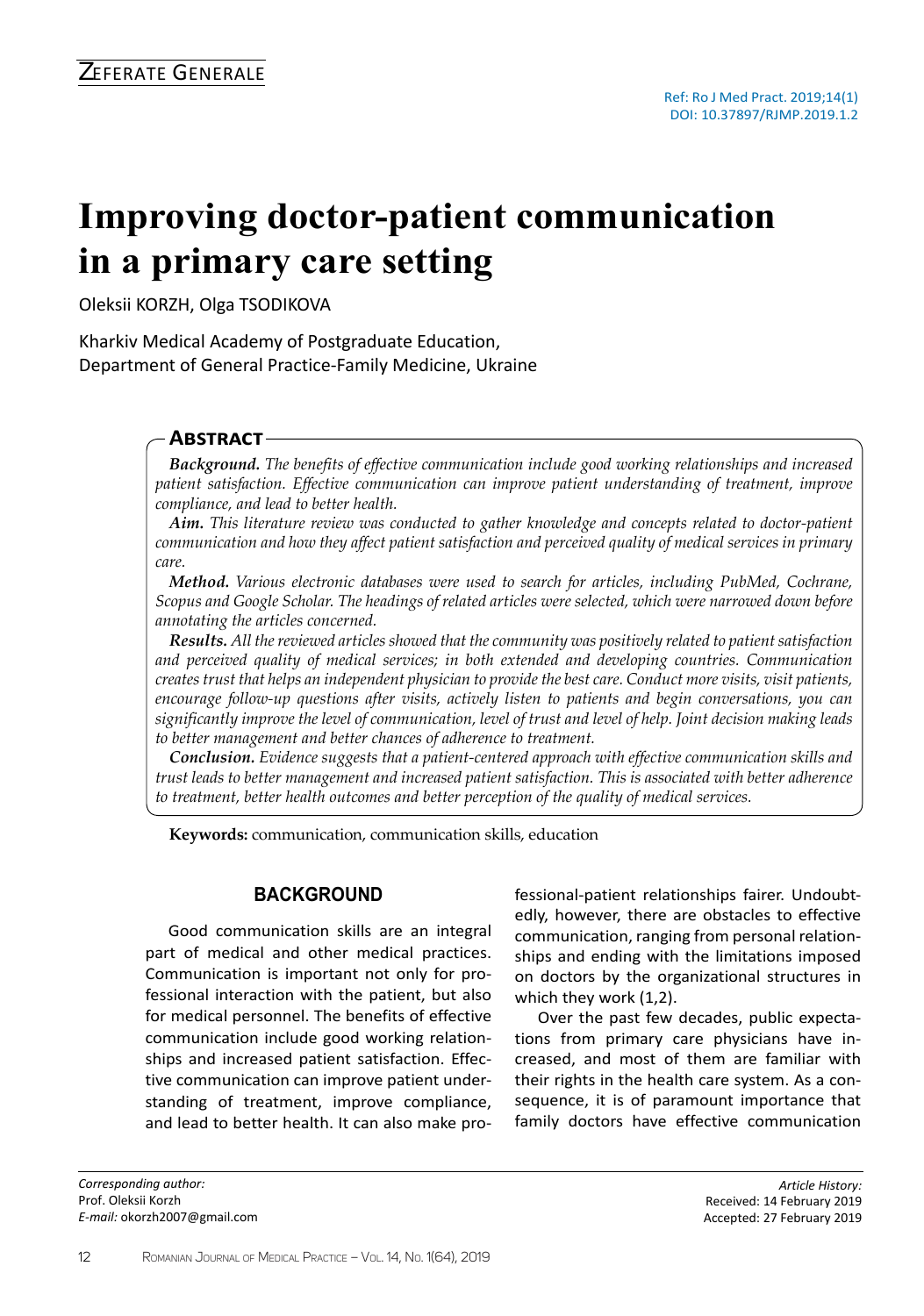skills. It was well documented that the relationship between doctor and patient is crucial for the provision of high-quality medical care. Skillful communication helps family doctors establish relationships, solicit and share important information, and work effectively with patients, family members and the public. It was shown that this affects patient satisfaction, reduces the use of painkillers, reduces the length of hospital stay, improves recovery after surgery and a number of other biological, psychological and social results (3).

It was shown that patients immediately forget about 40-80% of the medical information provided to them by medical workers. In particular, patients with low health literacy have great difficulty in obtaining medical information. A person's medical literacy refers to his ability to receive, understand, and use information to make effective decisions about his health and health care. Health literacy is influenced by individual factors, such as educational level or cultural level, as well as the health environment, from policies and processes to communication with health care providers.

# **The role of communication in the primary care consultation**

Physicians are required to communicate verbally and in writing with a number of specialists, managers, patients, families and caregivers. Just admitting the need for good communication skills is not enough; health professionals should actively strive to achieve good communication skills, assessing their own abilities. Providers of education services must ensure that physicians have appropriate and effective training opportunities to develop and improve such skills in order to facilitate interaction with patients and others [5].

The benefits of good communication can be defined for both doctors and patients.

### **Benefits for patients**

- The relationship between doctor and patient is improving. The physician can better search for relevant information and recognize patient problems through interaction and attentive hearing. As a result, patient problems can be more accurately determined (4).
- Good communication helps the patient to remember information and follow treatment instructions, which increases patient satisfaction (2,3).
- Good communication can improve patient health and results. Better communication and dialogue through repetition and repetition between the physician and the patient has a beneficial effect in terms of improving emotional health, resolving symptoms and controlling pain (1).
- The overall quality of care can be improved by ensuring that the opinions and wishes of patients are taken into account as a reciprocal process when making decisions.
- Good communication can reduce the frequency of clinical errors (5).

#### **Benefits for doctors**

- Effective communication skills can help doctors cope with the difficulties encountered in this emotionally demanding profession. It is believed that problem communication with patients contributes to emotional exhaustion and low personal performance of doctors, as well as high psychological morbidity (10). The ability to communicate competently can also increase job satisfaction.
- Patients are less likely to complain if doctors communicate well. Thus, the likelihood that doctors will be sued is reduced.

In all interactions between the doctor and the patient, different communication skills are required at different stages of the consultation. At the beginning of the consultation, doctors must establish mutual understanding and determine the reasons for the consultation. They must collect information, structure counseling, build relationships and provide relevant information. In health care, there is a tendency to increase the need for strong communication skills in medicine. With regard to communication with patients, increasing attention to joint decision making and risk communication are two of the most important factors. For example, communication skills can help medical personnel explain the results of epidemiological studies or clinical trials to individual patients in such a way as to help patients understand the risk. Doctors can do this more effectively if they develop relationships with their patients and take into account knowledge and perceptions about the risks to public health.

Patients find themselves in a vulnerable position when they believe that medical professionals will take care of their interests. For their own good, patients should trust physicians with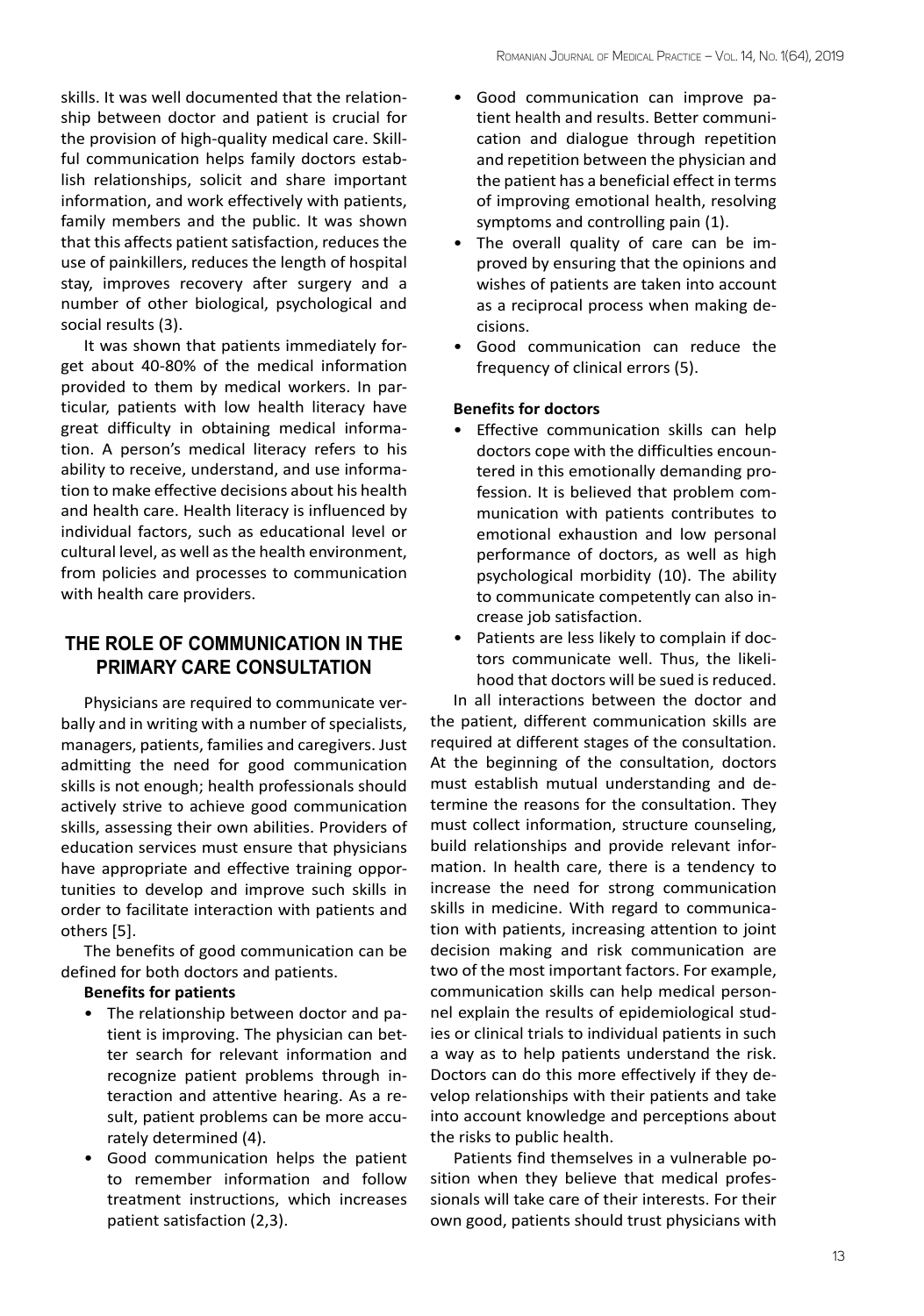their personal information and information necessary for their proper management. Trust in the medical field can be viewed as institutional trust or interpersonal trust. With regard to the health care system, interpersonal trust is created, maintained or undermined in person with health care providers. As for institutional trust, it is placed on the medical system or institution. The interaction between the doctor and the patient is influenced by both the individual and the social systems, and trust arises within the framework of the interaction influenced by both the individual and the social systems.

Recent studies show that poor communication between medical personnel and patients is still too common. Medical professional organizations emphasized the importance of communication skills and developed various approaches to learning communication skills.

Effective communication between health professionals and patients can improve the health outcomes of both low and high medical literacy patients. Breaking the link in the chain of care is a leading factor in preventable disability and death and is a common cause of complaints about health care workers.

It has been shown that the doctor's attitude towards his patients, his ability to identify and respect patients' problems, provide relevant information and demonstrate empathy and develop patient confidence are key factors determining good adherence to medical treatment in patients. In addition, training physicians to improve their communication skills can potentially be cost-effective, as it increases adherence, which in turn improves the overall health of patients.

## **The skills required for good communication**

There is not just one way that doctors need to communicate in order to be effective, but there are several recommendations. Developing these skills on an individual basis is when communication becomes an art. Each doctor may know the recommendations, but the development and use of these skills in his consultations is a constant journey and process of improving this art throughout his life. Communication guidelines emphasize the importance of verbal and non-verbal communication skills in developing a common understanding. Open, attentive posture, eye contact, active listening, and encouraging the patient to speak with clues such as nods are all important non-verbal communication skills. Verbal cues can include starting a consultation, prompting the patient to tell their story without interruption, and then ask additional open questions to continue to identify additional problems or problems.

If all questions are clarified, this can eliminate the need for unnecessary research and identify the psychological causes of physical symptoms. It may also prevent the patient from returning with unresolved problems. The importance of listening rather than interruption has been shown to increase the likelihood of detecting mental illness. After all questions have been clarified, to ensure a common understanding, it is important to summarize and reflect what was heard.

Empathy is another important skill. Empathy contributes to the professional satisfaction of the clinician and provides more effective care, as patients are likely to be open with a sympathetic doctor. Examining the patient's perspective, developing trust and understanding the patient's history and psychosocial health factors are essential elements of care. Using these skills will ensure good communication and will promote an effective and therapeutic relationship between the patient and the doctor.

Much of the medical literature is devoted to the study of the skills necessary for open and effective communication with patients. Toronto's consensus statement on patient-to-doctor communication was published more than 20 years ago. This statement was based on research collected from the 1970s, and led to the formation of a patient-oriented educational tool, which is now in the second edition and is widely used in medical education5. Patient-oriented treatment explores the problems of patients, seeks to understand the person as a whole and their experience of the disease, to promote general understanding, to prevent or manage health problems and improve the patient's current relationship with the doctor [6].

The Calgary-Cambridge guide contains a curriculum for teaching the skills needed to communicate well with patients. It also contains evidence-based guidelines and highlights the benefits of more efficient and effective consultation. This manual, also frequently used in medical education, describes the necessary skills and provides the basis for clinical consultation. The required skills are divided into three types: 1) communication skills - this is what doc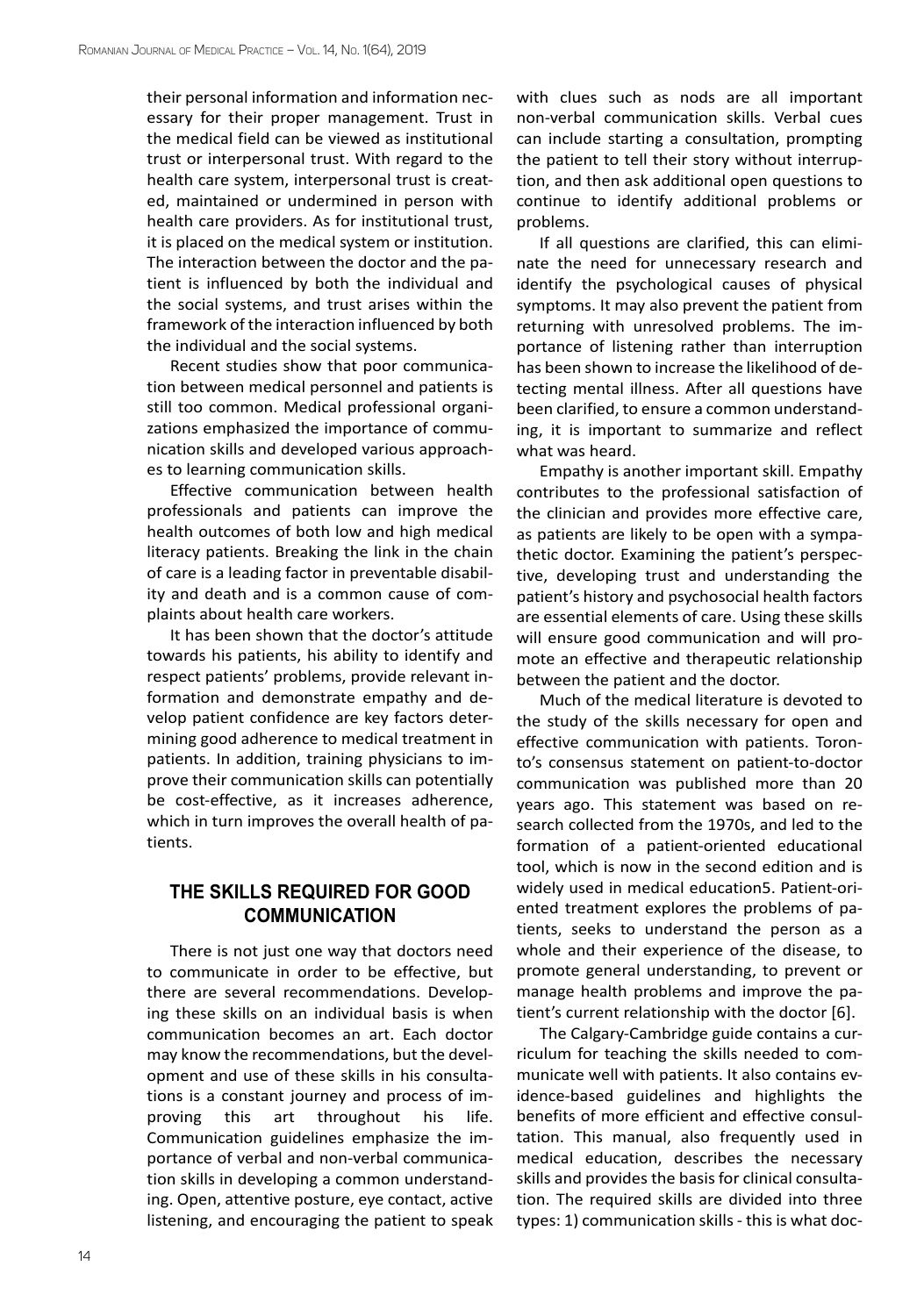tors report; 2) job skills - this is how doctors communicate; and 3) perceptual skills - this is what the doctor thinks and feels. The focus is on process skills, but this broad understanding of the skills needed for good communication allows for barriers to effective communication to be taken into account. Fundamental attitudes, assumptions, previous experience, personality, language barriers, level of education, and emotions influence counseling. Little has changed in the basic skills needed for good communication; However, the literature continues to strengthen our knowledge that a patient-centered communication model is useful, effective, efficient, and therapeutic in itself (7,8).

The therapeutic relationship between patient and physician uses the clinician as a therapeutic intervention and is part of the art of communication. This art will develop over time and will be individualized, but has several common components. He uses an effective relationship between patient and physician to provide clinical treatment as part of a medical consultation, where the focus is on treating and treating the entire patient, rather than solving the problem. This is especially true in mental health counseling, where the focus is on a healing path that allows recovery, rather than a "broken" patient who needs a "remedy." Mental health counseling usually does not have a single clinical treatment that promotes recovery, but rather permanent therapeutic relationships in combination with evidence-based psychological strategies and, if necessary, pharmacological treatment. A qualitative study of healing relationships in primary care attempted to analyze how the relationship between patient and physician develops. This study showed that trust, hope, and a sense of fame were important for healing to occur. Despite all the technological advances of the last decades, caring, compassionate doctors remain the best therapeutic tool in medicine.

Communication has been shown to have a positive effect on patients, such as patient adherence to treatment, patient satisfaction, and the best indicator of subsequent treatment. Patients with higher confidence in their physician usually have better health behaviors, fewer symptoms, higher quality of similar and were more satisfied with the treatment. Health professionals, especially physicians, must convince their patients to share personal information, take tests and take chemicals in the form of drugs in their bodies. Trust plays a vital role to do it all.

Patient satisfaction, which is influenced by trust, is an important indicator of the quality of hospitals and the clinical services provided. Studies have shown a strong correlation between patient satisfaction and quality, including the safety of medical care (4,7,8).

## **The significance of education in communication skills**

Continuing education in the field of communication skills is very important for undergraduate and graduate students of medical education. The ability of a student to communicate effectively is one of the core competencies that has been transformed into the necessary student learning outcomes for medical education (9).

However, for students to improve their communication skills, individual practice in a safe environment and receiving feedback is ideal. Standardized patients are useful for this purpose. A standardized patient is simply a person who behaves like a patient, but is trained so that every time he or she is interviewed, the same information is provided, followed by the same behavioral pattern. The advantage is that each intern receives the same clinical scenario so that it can be compared. For this purpose you can use an actor or other qualified volunteers. A standardized patient can give immediate feedback from the patient's point of view on the trainee. However, since a standardized patient must understand the seriousness of the goal and their importance in this process, he must be trained and smart enough to give objective, constructive feedback. Therefore, choosing the right standardized patient is an important task (10).

The emphasis on communication skills continues in the graduate school of general education.

The key principles are dignity, respect, encouraging the active participation of patients in health care decision making, communication and information sharing, as well as facilitating collaboration with patients. Improving treatment adherence, reducing morbidity and improving the quality of life of patients are among the benefits of patient-oriented care. Recently, there has also been an interest in formal training in intermedical communication in order to reduce the likelihood of medical errors and improve patient care by improving communication between doctors (20). Perhaps the next area of